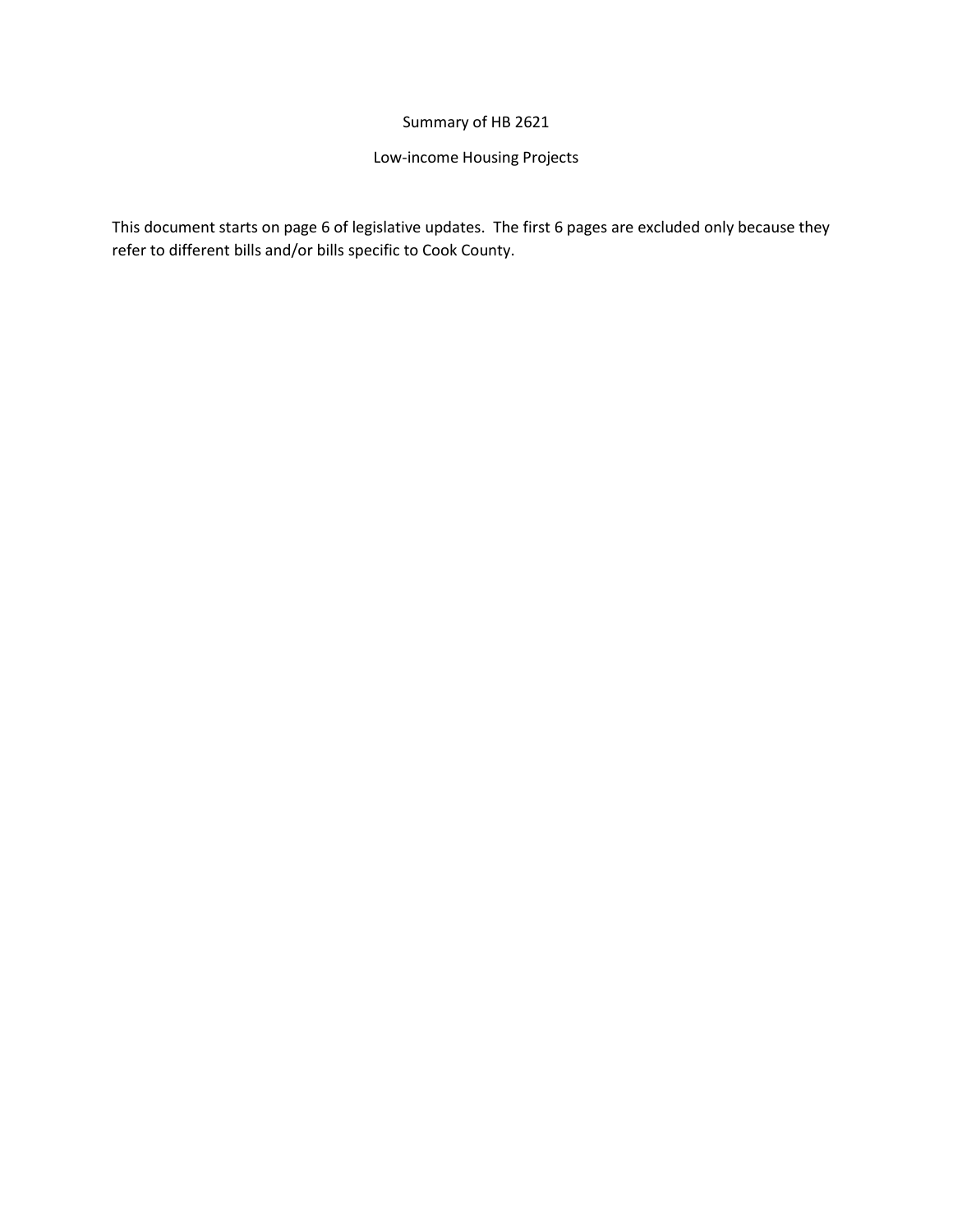

101 W. Jefferson St. Springfield, IL 62702

# Low-income Housing Projects **PA 102-0175** (HB 2621)

### *Overview:*

Requires the income approach be used to value low-income housing in all counties; creates a valuation methodology for low-income housing in counties with more than 3,000,000 inhabitants. Creates a new special assessment program for low-income housing in other counties.

## *Summary of Changes:*

Provides details for a new special assessment program for low-income housing; sets forth the qualifications and application requirements; provides the time frames for the special assessment program.

## *Statutory Reference:*

35 ILCS 200/10-260 – Low-income housing (updated) 35 ILCS 200/15-178 – Reduction in assessed value for affordable rental housing construction or rehabilitation (new)

Also contains provisions for other changes to state law outside of the property tax code.

### *New Law:*

35 ILCS 200/10-260:

For all counties, requires an emphasis on the income approach to be used when valuing lowincome housing by removing language allowing a different appropriate method to be used. In counties with more than 3,000,000 inhabitants, during a general reassessment year or other property reassessment, there is an updated outline of the determination of the fair cash value of any low-income housing project that qualifies for the Low-Income Housing Tax credit under Section 42 of the Internal Revenue Code.

- In buildings with 7 or more units, the assessor must consider the actual or projected net operating income attributable to the property, capitalized at rates for similarly encumbered Section 42 properties, and
- In buildings with 6 or less units, the assessor prior to finalizing and certifying assessments to the Board of Review, shall reassess the building considering the actual or projected net operating income attributable to the property, capitalized at rates for similarly encumbered Section 42 properties.
- The capitalization rate shall be one that reflects the prevailing cost of capital for other types of similarly encumbered Section 42 properties in the geographic market in which the lowincome housing project is located.

All low-income projects seeking to be assessed under this Section shall certify to the appropriate assessing officer that the owner(s) qualify for the Low-Income Housing Tax Credit under Section 42 of the Internal Revenue Code for the property, in a form prescribed by that assessment officer.

### 35 ILCS 200/15-178:

Develops a new statewide policy to determine the assessed value for newly constructed and rehabilitated affordable rental housing that meets certain criteria. Property that meets the qualifications will receive the special assessment for 10 taxable years after the newly constructed residential real property or improvements to existing residential real property are put in service.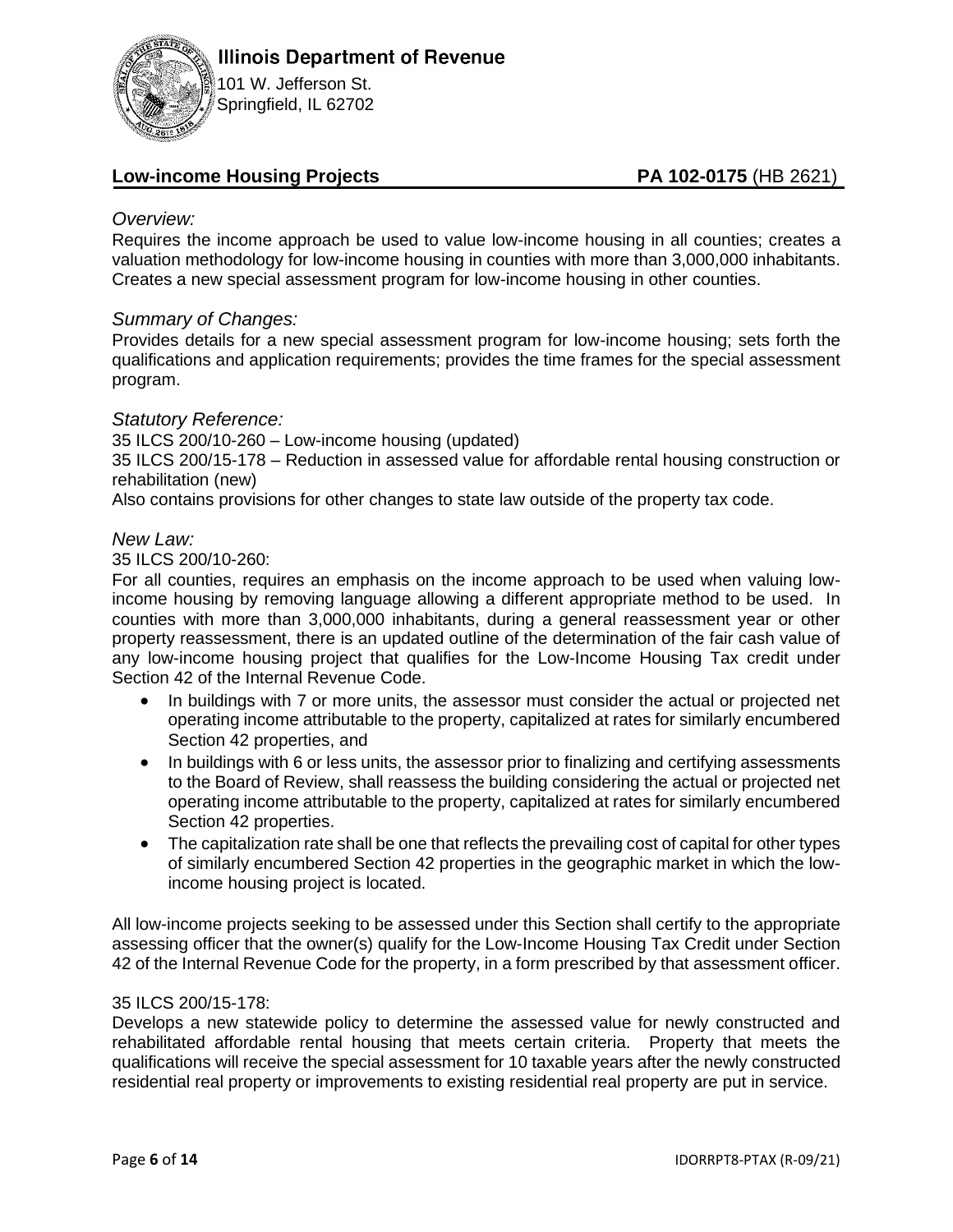

# **Illinois Department of Revenue**

101 W. Jefferson St. Springfield, IL 62702

All counties are required to implement this new assessment program; counties of less than 3,000,000 inhabitants may choose to opt out of the one or both of the special assessment programs by ordinance requiring a majority vote by the county board. If a county board opts out of the program by ordinance, they may later choose to opt in by ordinance requiring a majority vote by the county board.

### Eligibility – (b)(1) and (b)(2)

Property is eligible for the special assessment program if and only if all of the following factors have been met:

- At the conclusion of the new construction or qualifying rehabilitation, the property consists of a newly constructed multifamily building containing 7 or more rental dwelling units or an existing multifamily building that has undergone qualifying rehabilitation resulting in 7 or more rental dwelling units, and
- The property meets the application requirements.

## Qualifications  $-$  (c)(1) and (c)(2)

The CCAO shall require that residential real property is eligible for the special assessment program if and only if one of the additional factors have been met, unless a county has opted out of the program.

- $\bullet$  (c)(1) Prior to the newly constructed residential real property or improvements to existing residential property being put in service, the owner commits that, for a period of 10 years, at least 15% of the multifamily building's units will have rents as defined that are at or below maximum rents and are occupied by households with household incomes at or below maximum income limits
- (c)(2) Prior to the newly constructed residential real property or improvements to existing residential real property located in a low affordability community being put in service, the owner commits that, for a period for a period of 30 years after the newly constructed or improved existing residential real property are put in service, at least 20% of the multifamily building's units will have rents as defined that are at or below maximum rents and are occupied by households with household incomes at or below maximum income limits.

Note: if a reduction in assessed value is granted under one special assessment program provided in this Section, that same property is not eligible for an additional special assessment program under this Section at the same time.

### Reduction in assessed value – (d)(1) and (d)(2) and (e)(1) and (e)(2)

The amount of reduction in assessed value for qualifying properties under (c)(1) shall be calculated as follows:

- $(d)(1)$  If the owner commits for a period of at least 10 years that at least 15% but fewer than 35% of the multifamily building's units have rents at or below maximum rents and are occupied by households with household incomes at or below maximum income limits, the assessed value of the property used to calculate the property tax bill shall be reduced by an amount equal to 25% of the assessed value of the property as determined by the assessor for the property in the current taxable year for the newly constructed or improved existing residential real property.
- $\bullet$  (d)(2) If the owner commits for a period of at least 10 years that at least 35% of the multifamily building's units have rents at or below maximum rents and are occupied by households with household incomes at or below maximum income limits, the assessed value of the property used to calculate the property tax bill shall be reduced by an amount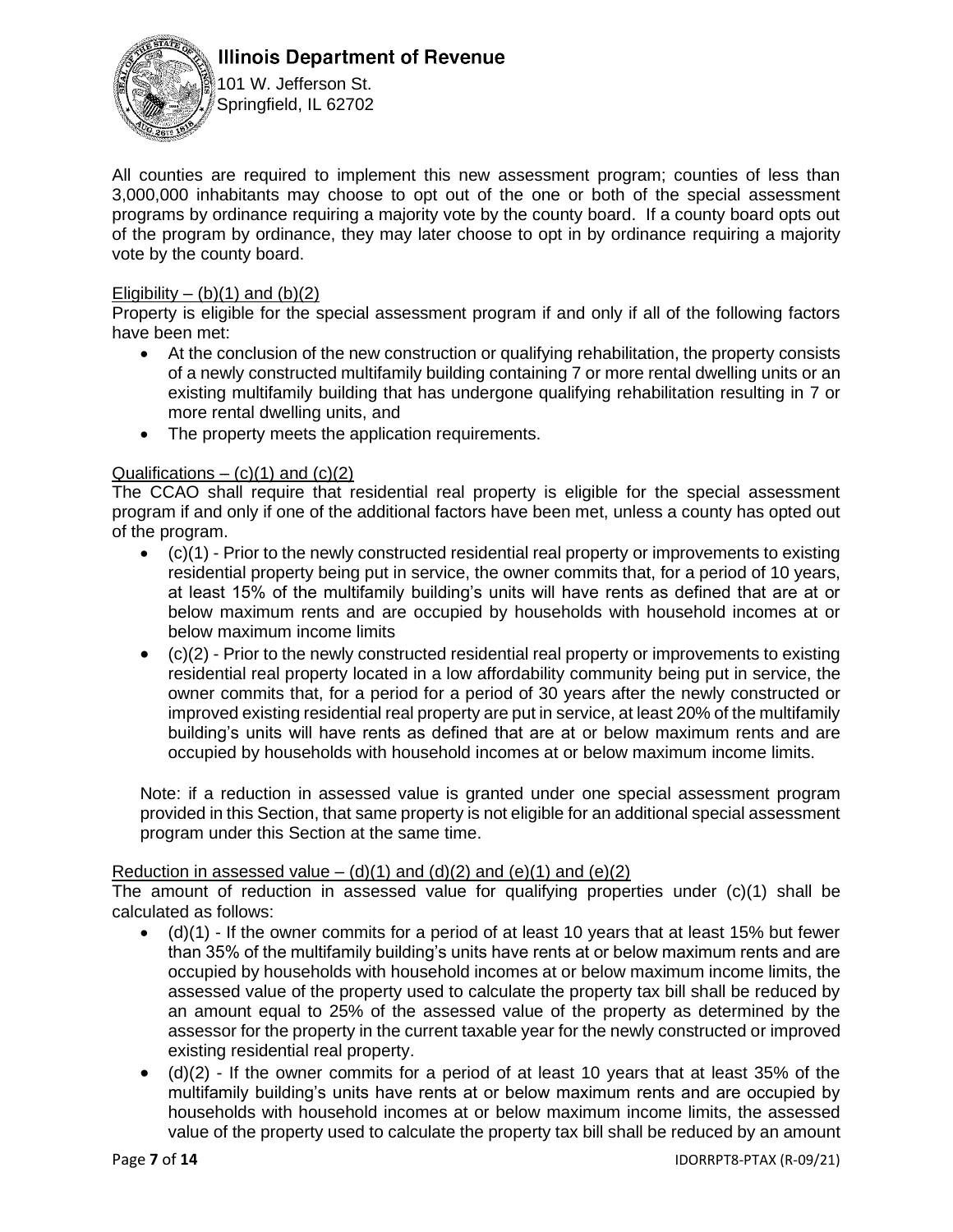



101 W. Jefferson St. Springfield, IL 62702

equal to 35% of the assessed value of the property as determined by the assessor for the property in the current taxable year for the newly constructed or improved existing residential real property.

(e)(1) through (e)(5) - The amount of reduction in assessed value for qualifying properties under (c)(2) shall be calculated as follows.

- For the first, second, and third taxable year after the residential real property is placed in service, the property is entitled to a reduction in its assessed value in an amount equal to the difference between the assessed value in the year for which the incentive is sought and the assessed value for the residential real property in the base year.
- For the fourth, fifth, and sixth taxable year after the residential real property is placed in service, the property is entitled to a reduction in its assessed value in an amount equal to 80% of the difference between the assessed value in the year for which the incentive is sought and the assessed value for the residential real property in the base year.
- For the seventh, eighth, and ninth taxable year after the residential real property is placed in service, the property is entitled to a reduction in its assessed value in an amount equal to 60% of the difference between the assessed value in the year for which the incentive is sought and the assessed value for the residential real property in the base year.
- For the tenth, eleventh, and twelfth taxable year after the residential real property is placed in service, the property is entitled to a reduction in its assessed value in an amount equal to 40% of the difference between the assessed value in the year for which the incentive is sought and the assessed value for the residential real property in the base year.
- For the thirteenth through thirtieth taxable year after the residential real property is placed in service, the property is entitled to a reduction in its assessed value in an amount equal to 20% of the difference between the assessed value in the year for which the incentive is sought and the assessed value for the residential real property in the base year.

### Application requirements (f)

(f)(1) - In order to qualify for the reduced valuation as outlined above, the owner must submit an application containing the following information to the CCAO for review in the form and by the date require by the CCAO:

- Owner's name
- Postal address and permanent index number (PIN) or numbers of the parcel or parcels for which the owner is applying to receive the reduced valuation under this section
- Deed or other instrument conveying the parcel or parcels to the current owner
- Written evidence that the new construction or qualifying rehabilitation has been completed with respect to the residential real property, including but not limited to copies of building permits, notarized contractor's affidavit, and photographs of the interior and exterior of the building after new construction or rehabilitation is completed
- Written evidence that the residential real property meets local building codes, or if there are no local building codes, Housing Quality Standards, as determined by the US Department of Housing and Urban Development
- A list identifying the affordable units in residential real property and a written statement that the affordable units are comparable to market rate units in terms of unit type, number of bedrooms per unit, quality of exterior appearance, energy efficiency, and overall quality of construction
- A written schedule certifying the rents in each affordable unit and a written statement that these rents do not exceed the maximum rents allowable for the area in which the residential real property is located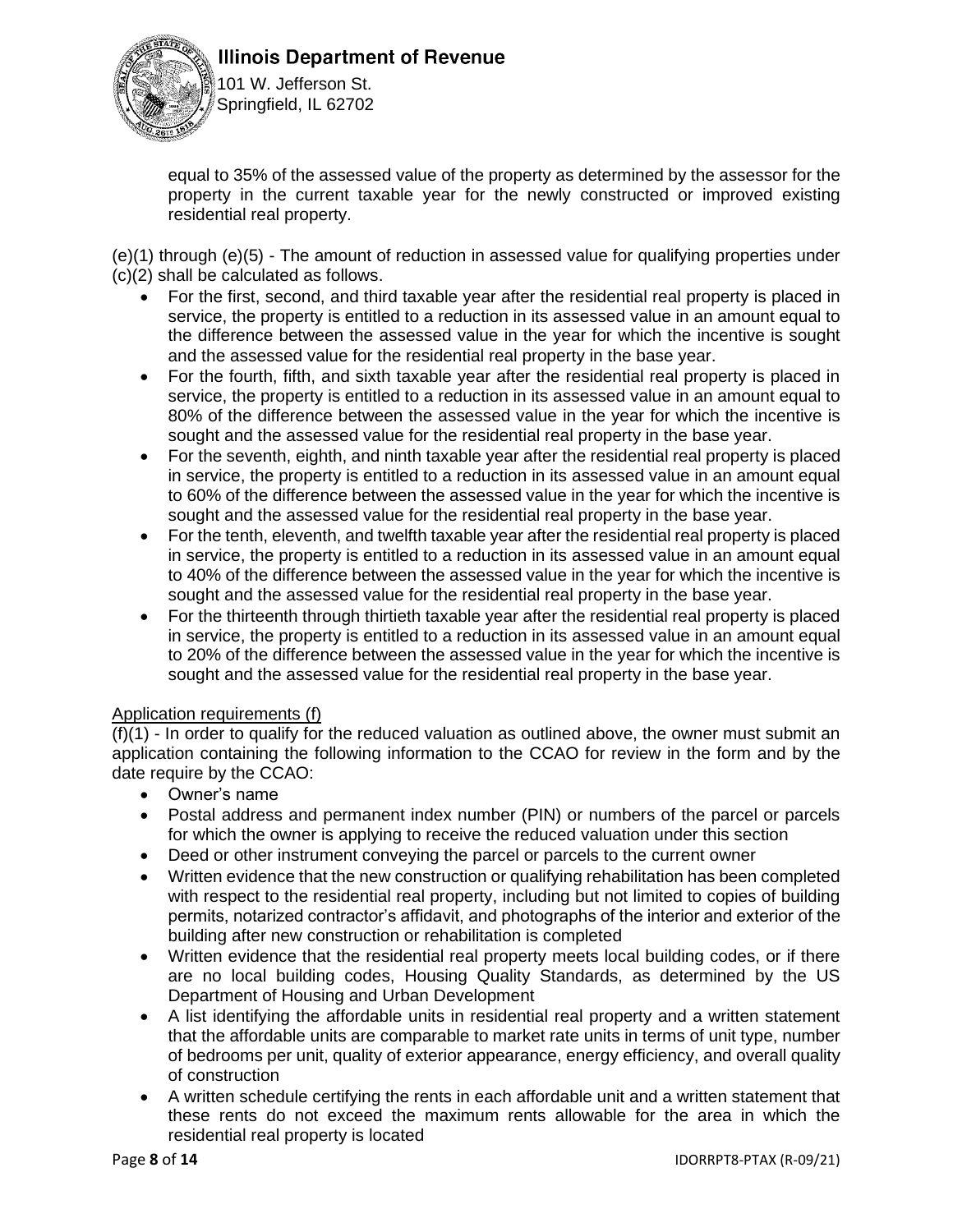



101 W. Jefferson St. Springfield, IL 62702

- Documentation from the administering agency verifying the owner's participation in a qualifying income-based rental subsidy program as defined if units receiving rental subsidies are to be counted among the affordable units in order to meet thresholds defined
- A written statement identifying the household income for every household occupying an affordable unit and certifying that the household income does not exceed the maximum income limits allowable for the area in which the residential real property is located
- A written statement that the owner has verified and retained documentation of household income for every household occupying an affordable unit
- Any additional information consistent with this Section as reasonably required by the CCAO, including but not limited to, any information necessary to ensure compliance with applicable local ordinances and to ensure the owner is complying with the provisions of this Section

(f)(1.1) - In order for a development to receive the reduced valuation, the owner must provide evidence to the county assessor's office of a fully executed project labor agreement entered into with the applicable local building trades council, prior to commencement of any and all construction, building, renovation, demolition, or any material change to the structure or land.

(f)(2) - The application requirements above are continuing requirements for the duration of the reduction in assessed value received and may be annually or periodically verified by the CCAO.

 $(f)(3)$  - In lieu of submitting an application containing the information above in  $(f)(1)$ , the CCAO **may** allow for submission of a substantially similar certification granted by the Illinois Housing Development Authority (IHDA) or a comparable local authority provided that the CCAO independently verifies the veracity of the certification with the IHDA or comparable local authority.

(f)(4) – The CCAO shall notify the owner as to whether or not the property meets the requirements of this Section. If the property does not meet the requirements, the CCAO shall provide written notice of any deficiencies to the owner, who shall have 30 days from the date of notification to provide supplemental information showing compliance with this Section. The CCAO shall, in its discretion, grant additional time to cure any deficiency. If the owner does not exercise this right to cure the deficiency, or if the information submitted, in the sole judgment of the CCAO, is insufficient to meet the requirements of this Section, the CCAO shall provide a written explanation of the reasons for denial.

(f)(5) – The CCAO may charge a reasonable application fee to offset the administrative expenses associated with the program.

(f)(6) – The reduced valuation conferred by this Section is limited as follows:

- (A) The owner is eligible to apply for the reduced valuation conferred by this Section beginning in the first assessment year after the effective date of this Act through December 31, 2027. If approved, the reduction will be effective for the current assessment year, which will be reflected on the tax bill issued in the following calendar year.
	- $\circ$  Owners that are approved for the reduced valuation under (c)(1) before December 31, 2027 shall, at minimum, be eligible for annual renewal of the reduced valuation during an initial 10-year period if annual certification requirements are met for each of the 10 years as described below.
- (B) Property receiving a reduction outlined in (c)(1) shall continue to be eligible for an initial period of up to 10 years if annual certification requirements if annual certification